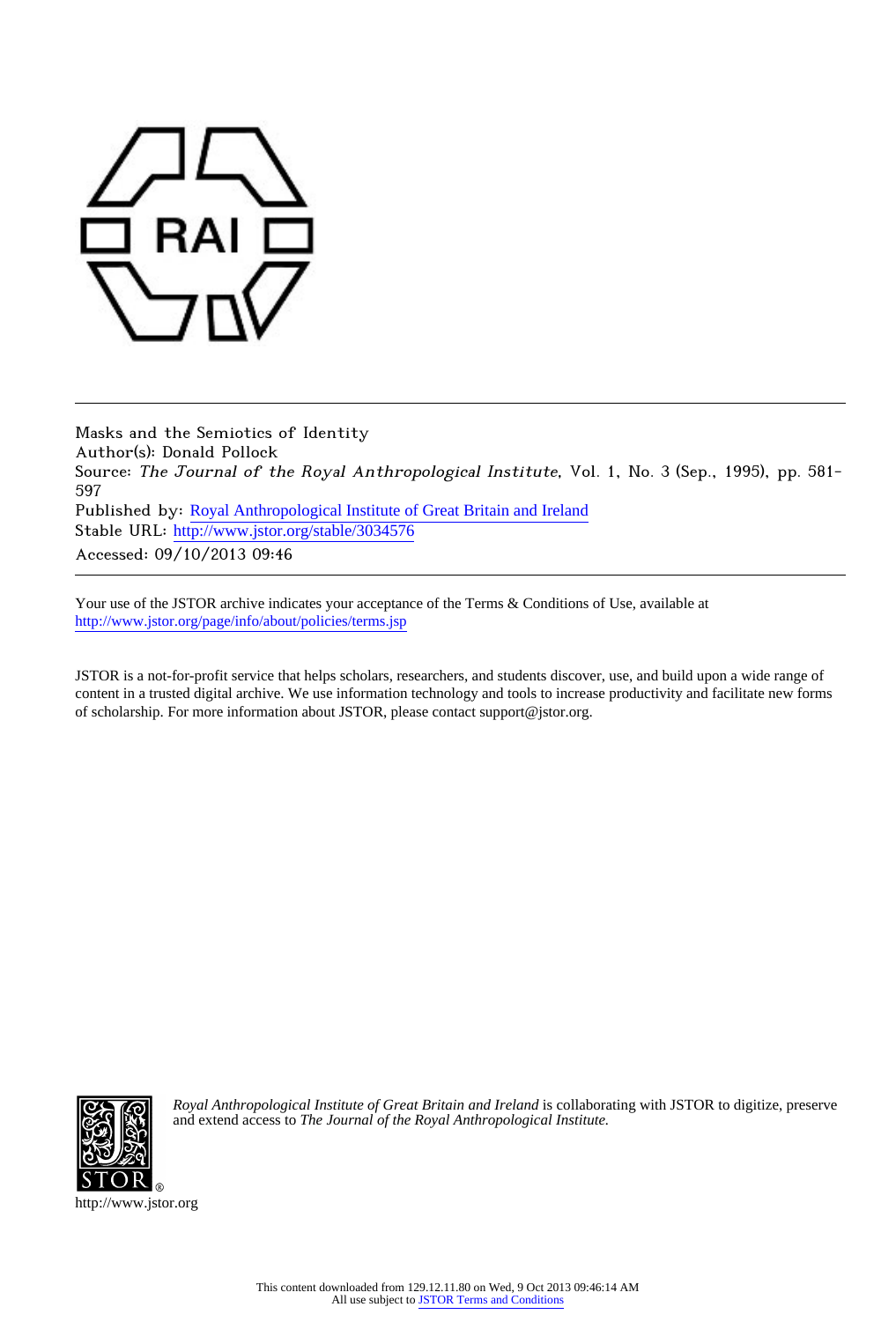# **MASKS AND THE SEMIOTICS OF IDENTITY**

## **DONALD POLLOCK**

## **State University of New York at Buffalo**

**Anthropological approaches to masks and masking typically consider the meaning and symbolism of masks, and the social functions of masking ritual. This article considers how masks are able to perform such work, through a semiotic perspective that treats masks as icons and indexes of identity. Such a framework also broadens the category of 'mask' to include other signalling systems which may be called upon by the semiotics of identity in any particular culture, expanding the traditional and stereotypical conception of the mask. The relationship between masking and identity, and variability in the form of masks, are illustrated through ethnographic examples from the Kwakiutl of the northwest coast of North America, and the Kulina Indians of western Brazil.** 

**Masks are among the most exotic and spectacular of the plastic arts, yet their widespread use through history and in a wide variety of geographical settings has lent the concept of the mask a level of familiarity which is shared by few other body techniques. With our own long history of masks, we in the West believe that we understand masks and masking. As Guidieri noted, 'I do not know what a mask is. I do know that this ignorance is shared by others. Like others too, I know masks by the hundreds' (quoted in Pernet 1992: 160). Indeed, Western peoples, at least, seem immediately to grasp the form and function of masks wherever they encounter them, while they do not understand, or may be repelled by, the inscription of social status on the body through various forms of mutilation, decoration or somatization. Despite their essential familiarity, however, masks remain something of an enigma. Anthropologists and art historians have focused considerable attention on the general question of what masks 'do', and the significance of what masks do in particular contexts, but have not considered precisely how masks perform or achieve these functions: how masks 'work.'** 

**In this article I take up this question of how masks work, and in particular of how form and function, so to speak, become linked in the mask. I discuss**  briefly some of the recent ethnographic and theoretical work on masking, and **suggest that while the category 'mask' may serve as a more or less adequate concept in art or in the museum, it excludes a wide range of masking techniques on the basis of arbitrary plastic criteria. I propose that we treat the objects conventionally called 'masks' as only one of a variety of semiotic systems that are related through their conventional use in disguising, transforming or displaying identity, and that masks therefore 'work' by coordinating the iconicity** 

**J. Roy. anthrop. Inst. (N.S.) 1, 581-597**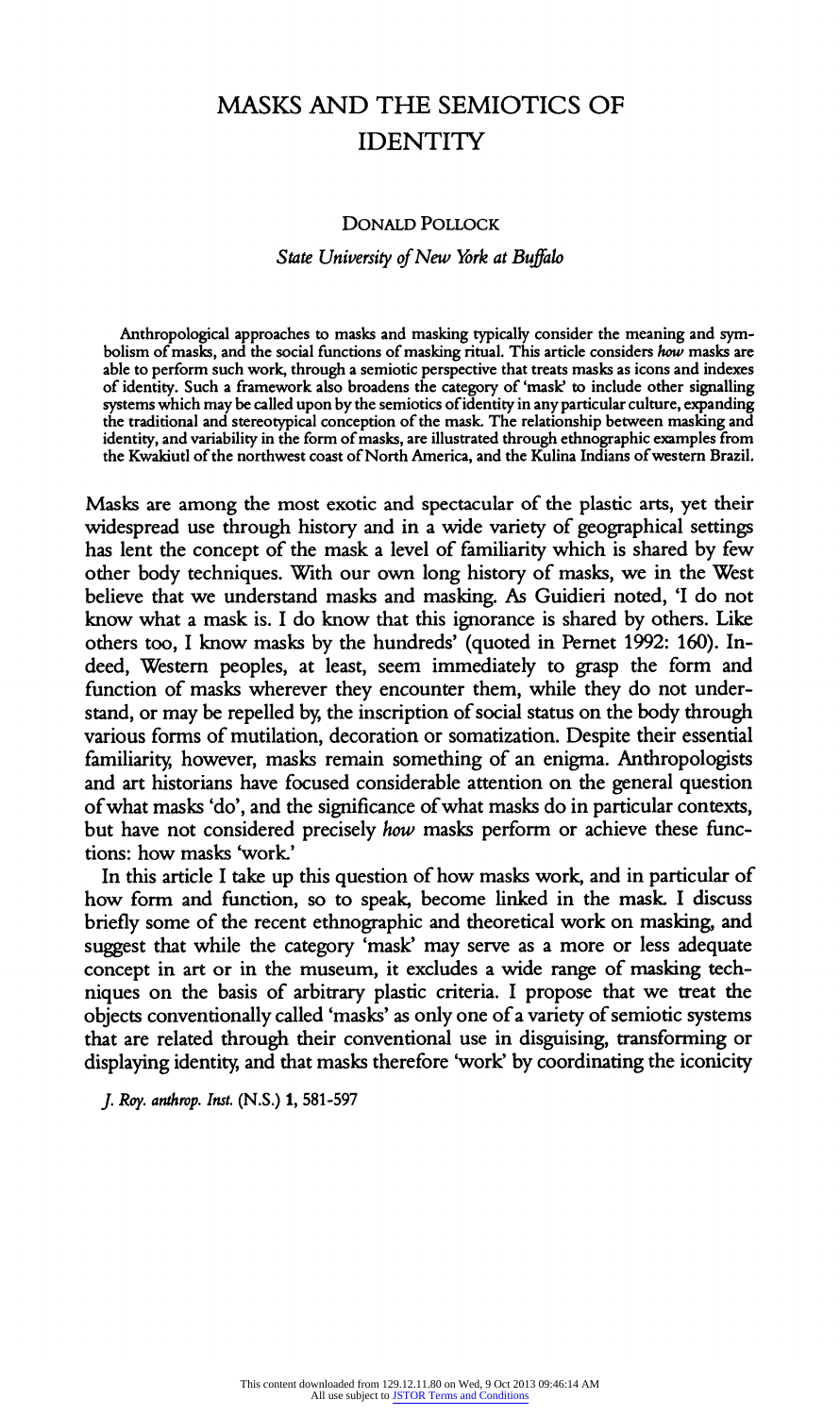**and indexicality of signs of identity, as identity is understood in any particular cultural context. I describe two ethnographic cases in some detail in order to illustrate how attention to the motivation of these signs can provide insight into both the forms of the mask and forms of identity.** 

**The perspective I pursue here is a semiotic one; I consider masking to be an aspect of the semiotics of identity, that is, one of a variety of means for signalling identity, or changes in identity. The semiotic framework, inspired by C.S. Peirce, here directs attention to the ways in which signs are motivated, to the ways in which masks, in this case, take up the conventional means through which identity is displayed or hidden. The value of a semiotic perspective for the analysis of masking is that it considers how masks achieve their signalling functions beyond the simplistic assumption that the mask and its meaning have a purely arbitrary relation. My argument is that identity is displayed, revealed or hidden in any culture through conventional means, and that masks work by taking up these conventional means, iconically or indexically. In semiotic terms, an icon is a variety of sign that bears a resemblance to its object; a diagram, for example, is an icon of that which the diagram represents. An index is a variety of sign that refers to its object, in Peirce's terms, 'by virtue of being really affected by that object' (Peirce 1931: 248); a thermometer, for example, is an index because how it displays is affected by what it displays.1 Masks, as I will argue in these specific cultural contexts, are iconic inasmuch as they resemble, and are also indexical, inasmuch as they draw upon dimensions or extensions of their objects to signal their representation.** 

**It may also be useful to add an introductory word about the notion of 'identity' which I use here. As Harris has recently noted (1989), there is considerable confusion of terms such as 'person', 'self' and 'individual' in the anthropological literature. She suggests that the term 'person' or 'personhood' be restricted to those whose conduct is construed as action, that is, that persons are agents of meaningful action (1989: 602); my use of the term 'identity' in this article follows from this proposal, and refers to the particular kinds of persons posited by any society, rather than the unique 'personality' or 'individuality' that some societies may attribute to individual persons, though clearly some societies may use masks to display this individual identity as well (e.g. Horton 1963: 108). As Fortes has noted (1973), personhood need not be attributed exclusively to human beings, but also may be predicated of other animals or supernatural beings. My interest here is in the conventional signs through which members of any particular culture signal that they are persons and possess 'identity' of whatever form that may take.** 

# **7he mask**

**The general relationship between masks and this sense of identity or personhood has long been recognized; the mask is normally considered a technique for transforming identity, either through the modification of the representation of identity, or through the temporary - and representational - extinction of identity. Nonetheless, 'theories' of masking seem rather impoverished. Tooker, for example, defined masking as the 'ritual transformation of the human actor into a being of another order,' but acknowledged that this view offered only a limited stereotype (1983). Pernet, in an exhaustive study of masking in a wide**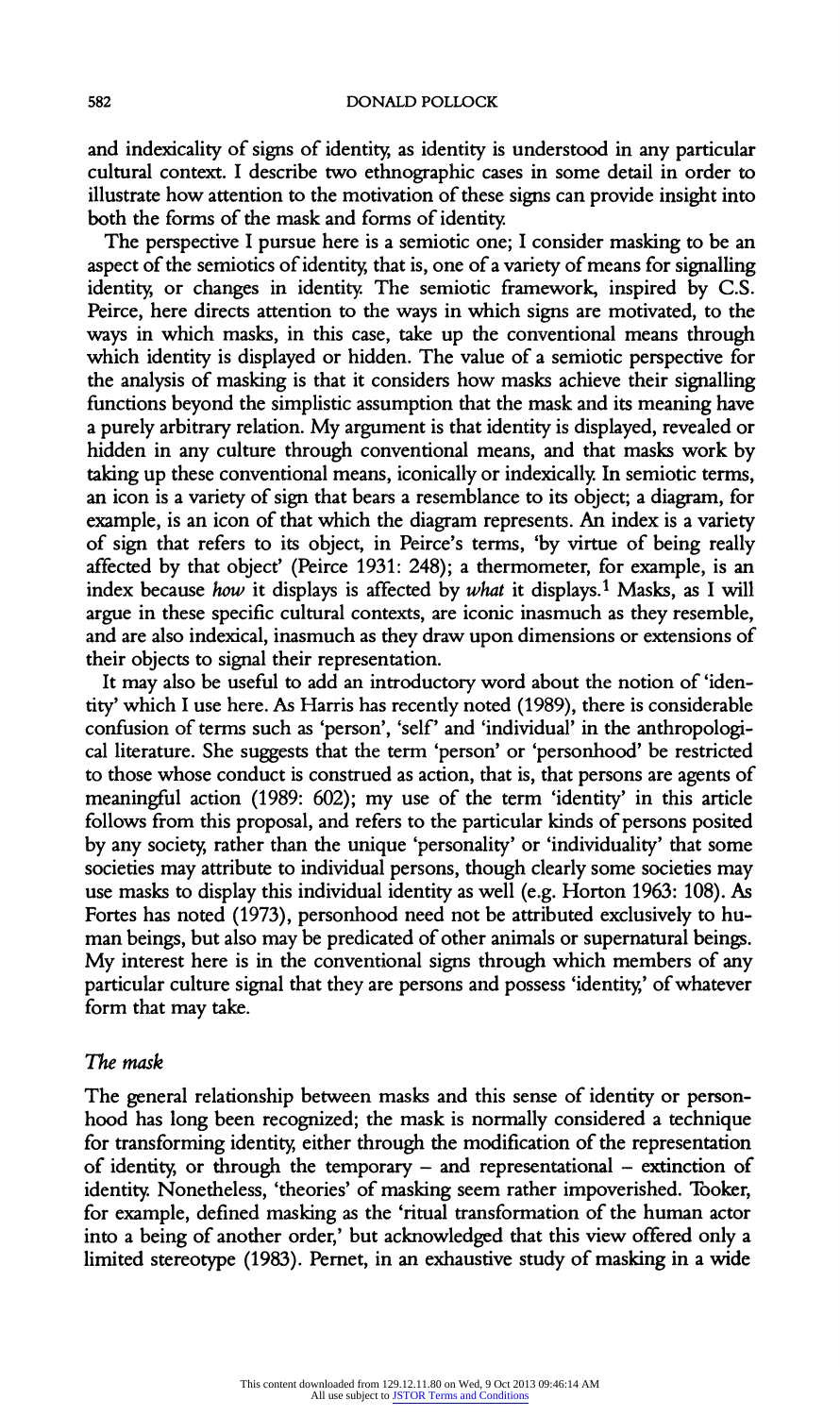**variety of cultures (1992), arrives at largely negative conclusions: masks do not always represent spirits; masks do not always lend themselves to psychoanalytic interpretations; masks are not invariably thought to produce an 'actual transformation' in the wearer; and so on. As there is no necessary connexion between the physical object 'mask' or the social act of 'masking' and any particular use made of these, Pernet's energies seem peculiarly useful only within the history of religions framework he adopts. On the other hand, Urban and Hendricks have outlined several functions of masks: representational, emotive, indexical, and disguise (1983: 181). Their semiotic perspective, I should note, focuses on the functions of masks rather than on the means by which such functions are performed. Thus, they consider how masks represent, iconically or indexically, the beings being displayed, rather than considering how the identity of the mask**  wearer can be transformed into that of the beings being displayed (e.g. 1983: **197); masks are not merely pictures of other beings, but are more fundamentally considered to be ways in which the identity of those beings is attributed to or predicated of the mask-wearer as well.** 

**Tonkin's general theoretical treatment of masks and masking (1979) poses the conceptual problem in terms similar to those which I use here. She considers the 'principle' of masking, how masks 'work' (1979: 240). Yet Tonkin's analysis in the end seems less than entirely successful. She concludes: We can see what Masks do and why they are particularly capable of doing it. The data show that Masking, acting through its own paradoxes, is a richly concentrated means of articulating Power' (1979: 245-6; emphasis in original). She offers an account of the nature of such power and its articulation in Masking (her capitalization refers to actions sharing properties of representation, rather than the simple semantic content of a particular 'mask'), but her account of how Masking works ultimately appeals to psychological and cognitive processes.2 And when she suggests that 'how the masks work, namely, as social phenomena, operators in communicative events' (1979: 240), one must interpret this as the work masks do, rather than how they do it.3** 

**While studies of the meaning and social significance of masks often accompany analyses of ritual or art (e.g. Crumrine & Halpin 1983; Gell 1975; Napier 1986; Markman & Markman 1989), the explanations of how masking takes place seem curiously underdetermined. Thus, when Gill says that 'by donning**  the kachina mask, a Hopi gives life and action to the mask, thus making the **kachina essence present in material form... By wearing the kachina mask, the Hopi manifests the sacred. He becomes the sacred Kachina, yet continues to be himself' (1976: 55), he seems to say very little that is not available directly from Hopi exegesis. In other words, the question of how masks achieve the effects attributed to them has rarely been answered, and the answers provided so far do not seem especially productive. The problem is not trivial; masking, as Tonkin argued, may involve the manipulation of considerable 'power' (1979), and consequently the way this effect is accomplished is surely of interest. Answers to the question tend to fall into two major categories. The first treats masks as symbolic forms, and finds their meaning, exegetically or interpretively, in social structural paradoxes (e.g. Crocker 1977) or in the myths through which such paradoxes are transformed and resolved, as in Levi-Straussian structuralism (Levi-Strauss 1982). This approach fails to satisfy, simply because it begs the**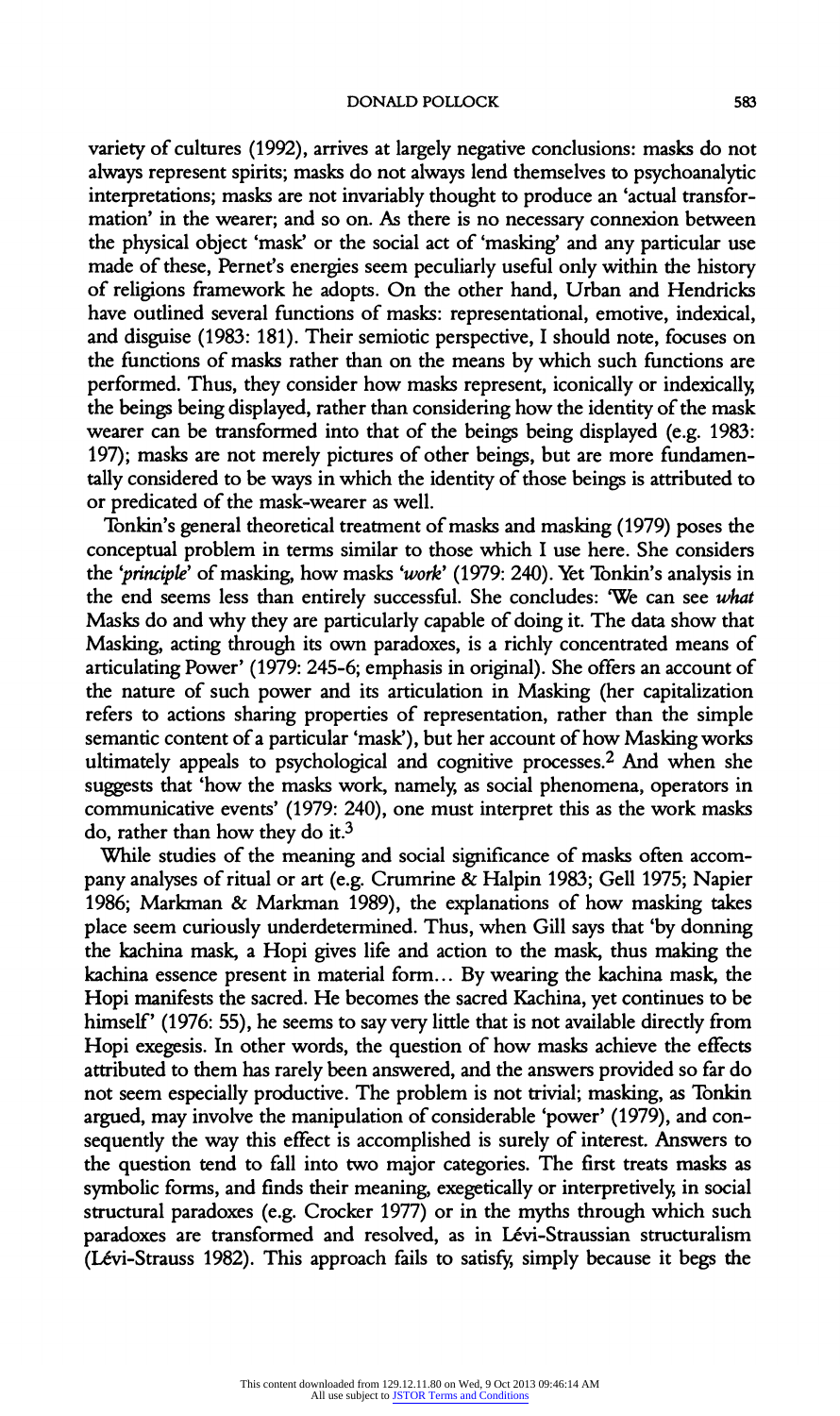**initial question; whether or not this approach convinces us that the ritual transformation of identity resolves or reproduces social issues, it fails to account for the effectiveness of masks in producing such outcomes. The psychoanalytic variant of this approach suffers from the same limitation. Ottenberg's suggestion that features of Afikpo masking ritual 'allow the performance to publicly, in symbolic form, deal with commonly held repressed materials which themselves characteristically refer to early life' (Ottenberg 1983: 225) at best commits the familiar psychoanalytic confusion of cause with effect and means with ends. The second type of approach may appear bizarre to a social anthropological**  audience. Webber et al. (1983), among others, have focused on the narrowly **psychological effects of the mask, in an effort to relate the use of masks to personality integration, for example through hypothesized links between unconscious mental processes and neural and cortical structures. If the first approach ignores the question of how masks work, this second takes it up with a vengeance, but in so doing it ignores the cultural and social contexts in which masks function.** 

**Moreover, this latter view is based on the assumption that masks produce**  their effects on persons by operating on the face. Tonkin, for example, calls the **face 'the personality's most immediate mis en scene' (1979: 241), just as, for Levi-Strauss, the significance of the mask, as of facial decoration, lies in the fact**  that the face is 'the three dimensional surface par excellence' (1963: 262; cf. **Mair 1975). Although this emphasis on the face hints at a more productive view of masks as iconic, rather than symbolic, it introduces assumptions about both the face and the mask that I will challenge here. In the meantime, we may note that other techniques than masks and other sites than faces are used to transform identity and personhood, or to signal such transformations. The range of body techniques and the variety of mask styles and uses is too great to privilege the simple stereotype.** 

**Again, the alternative proposal I want to pursue here is the suggestion that masks 'work' by operating upon the particular ways in which identity, or personhood, is expressed in any culture. The mask works by concealing or modifying those signs of identity which conventionally display the actor, and by presenting new values that, again conventionally, represent the transformed person or an entirely new identity. Although every culture may recognize numerous media through which identity may be presented, masks achieve their**  special effect by modifying those limited number of conventionalized signs of **identity.** 

**A simple example of this kind of conventionalization can be drawn from Western culture. We are, at least according to Goffman (1959), continually engaged in the process of impression management, the maintenance of an identity and its presentation through a complex coordination of multiple signs, from speech style (and content) and dress, to the objects with which we surround ourselves. Yet, during those ritual occasions when we are called upon to wear a mask, we are able to signal that the disguise of our identities is taking place through the use of a simple, small eye-covering mask of the sort familiar at traditional masked balls. Note that this minimal mask signals the disguise of identity; in reality it may fail to conceal the identity of the wearer, but its success depends upon the familiar kind of suspension of disbelief through which the**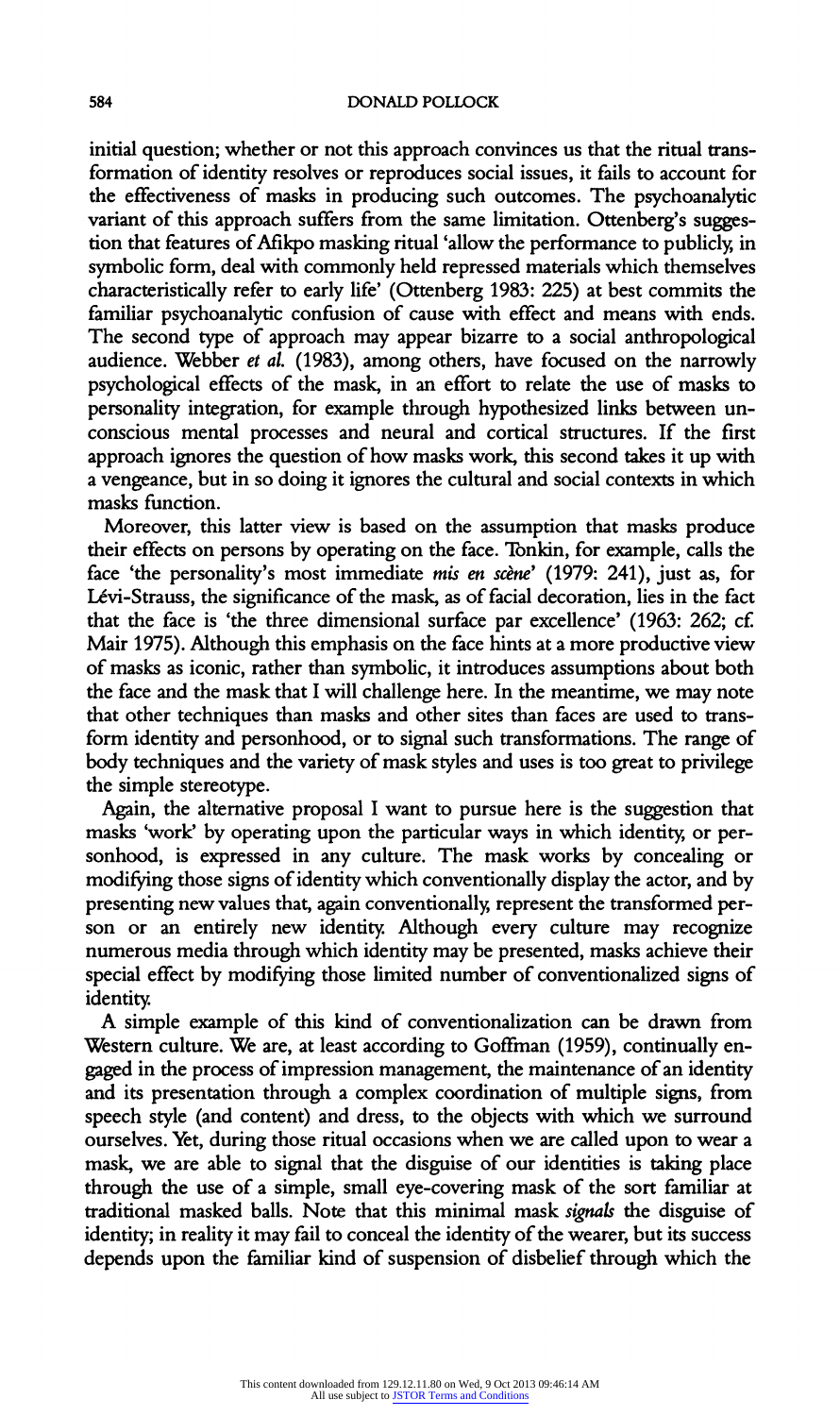**'theatre effect' is achieved. One can specify even further that this theatre effect is achieved to the extent that the mask, however minimal, modifies the conventional signs that signal changes in identity. In this example, the use and specific form of the mask derives from the significance of the eyes in Western culture as the conventionalized sign par excellence of identity. As Seeger noted in his study**  of Suyá facial decoration (1975), Westerners say, for example, that the eyes are **the window on the soul, that seeing is believing, look someone in the eyes to gauge their honesty or true worth. In such cultures 'seeing' is equated with 'understanding.' The minimal Western mask works, not by concealing the face, but by concealing the eyes.4 We might note that in Western cultures it is typically a costume that displays transformed identity, not the mask (or the face?).** 

**Gell's analysis of masks in the Umeda ida ritual offers an illustration of this relationship between masks and persons. Gell proposes that the elaborate masks used in this ritual cycle are, in essence, analogues of the means - such as hair styles - through which social status is expressed in everyday life.** 

**In a sense, all the masks do is take up and elaborate certain expressive 'means' which are implicit in everyday usage - the same is true, for instance, of the expressive use of treatments of the penis in ritual ... where, once again, the usages of everyday life are taken up and modified in various ways in order to make symbolic statements (1975: 301-2).** 

**Indeed, although the masked figures nominally represent a wide variety of animals,** 

**Mask styles take their point of departure, not from the fish, cassowaries, termites, or whatever entity they are overtly intended to represent, but rather from the human head itself: the mask is not an image of nature, but an elaboration of man (1975: 301).** 

**Umeda masks, and their associated body paintings, are thus effective as signs of transformed identity precisely because they replace the conventional signs through which identity is displayed among Umeda.** 

**I will pursue these points with more extended ethnographic examples: the Kwakiutl Indians of the northwest coast of British Columbia, and the Kulina Indians of western Brazil. I have chosen these cases for several reasons. First, Northwest Coast art, and in particular masks, are spectacular in design and decoration. Masks were a constant feature of Kwakiutl ritual, and I will suggest that the masking principle permeated other aspects of Kwakiutl culture as well. Moreover, Boas has left a large corpus of ethnography to cannibalize, enough to produce relatively satisfying secondary analyses.5 Indeed, my already long section on the Kwakiutl could have been extended considerably. I also draw on two important secondary analyses of Boas's work, by Goldman (1975) and Walens (1981; 1983). Second, the Kulina example offers a case of a complex masking tradition, combining several styles of masks, all of which nonetheless conform to the essential semiotic principles that underlie Kwakiutl masking, and which draw upon the indexical potential of these various media of identity display.** 

# **The Kwakiutl: identity and iconicity**

**Kwakiutl6 social organization appears to have alternated between two forms, the first comprising summer villages composed of descent groups called numayma (or numema), the second comprising winter villages composed of Dancing Societies whose membership cut across the numayms. I consider these in turn.**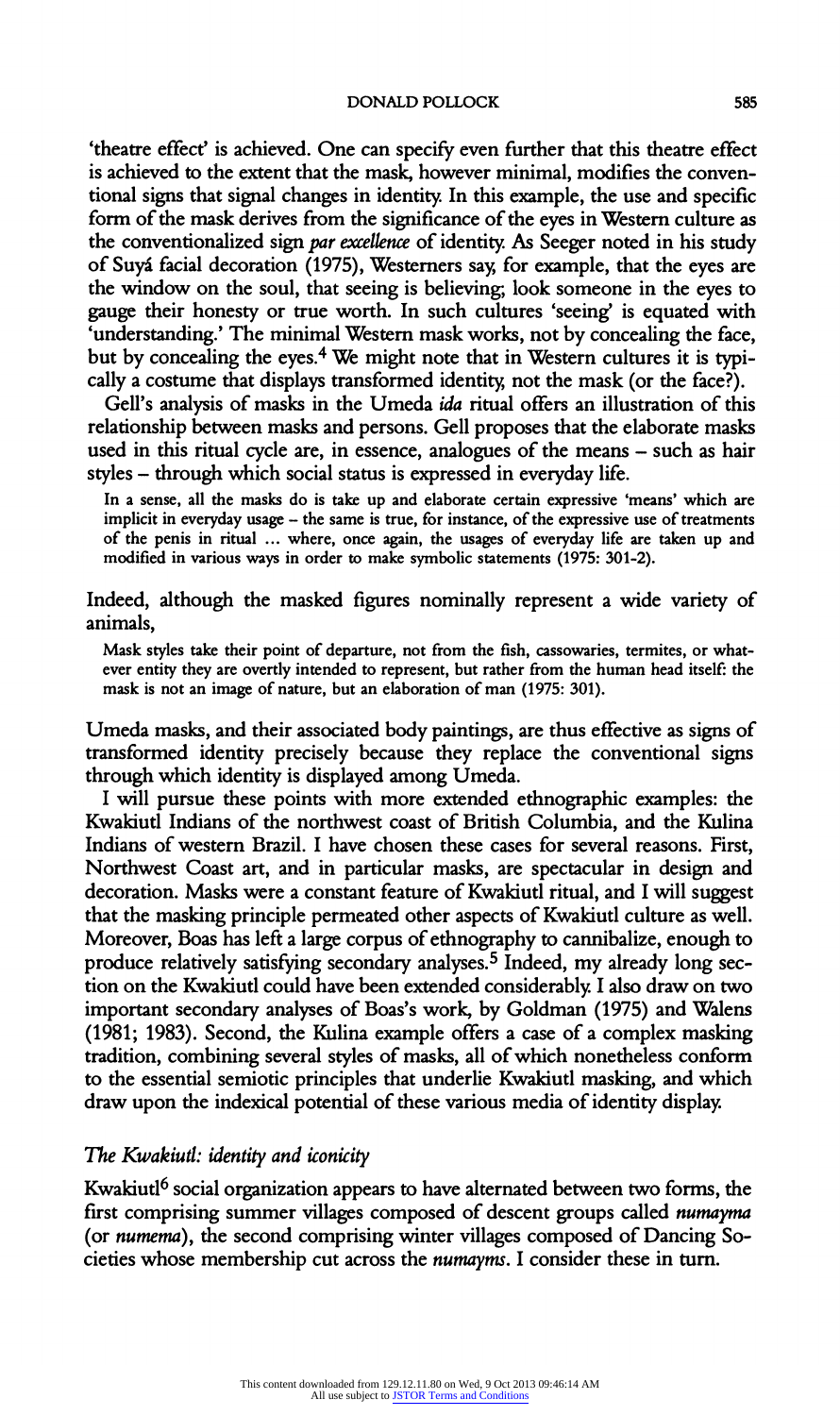**The numayma was a condensed form of descent group, the core of which was of a fixed size, limited by a set of names (originally of ancestral beings) of which it was composed (Boas 1966: 50). Commoners were not full members, inasmuch as they had no rights or duties in the quintessential corporate activities of the group, especially potlatches. The names, or titles, were accompanied by what Boas called 'crests,' apparently on analogy with heraldry. In fact, crests generally were masks carved of wood. These masks, and the names associated with them, were imbued with the mystical nature of the founding ancestors of the numayma, the souls of these animal founders, as Goldman put it (1975: 241, n.7). Quite simply, the process of transmitting these names and masks imbued the new possessor with the spiritual identity or begwanemgemtl of the ancestor.7 Thus, any contemporary numayma was in essence a living and exact representation or incarnation of the original, ancestral numayna. As such, the term 'descent group' may not be the appropriate one, for the rights and duties, jural and moral imperatives of membership in the numayma derived neither from the parents nor from a descent tie to an ancestor, but rather from the incorporation of the ancestors' identities into the constituent members of the numayma through possession of the names and associated masks of those ancestors.8** 

**Kwakiutl myth neatly expresses both how these names came into existence, and how their associated masks 'work.' In myth, the original animal ancestors shed their skins and emerged as human beings. The skins became the masks later associated with the name of the ancestor. Each works, so to speak, by hiding the human person in the skin, or mask, transforming the wearer into the ancestor. This signalling technique was replicated in at least two other ways. First, many Kwakiutl masks open to reveal a second mask underneath. The person was, in effect, a series of layers, the outermost of which was displayed**  but which could be shed to reveal another identity-layer underneath (cf. Postal **1965). The outer layer displayed one's public identity, the public 'person', while the innermost core was one's 'soul' or spiritual identity. The mask associated with one's name displayed a form of one's identity. Second, Kwakiutl potlatches involved the transfer of wealth when names were given from parent to child. The basic standard of wealth was what Boas called 'blankets', but which were traditionally animal skins. These animal skins were thus 'masks', the outer layer masks of various animals. They complemented the ranked name 'mask' by establishing a relation of species to individual (or type to token); the animal ancestor of the numayma and his animal descendants whose skins were given**  away, and the animal ancestor of the *numayma* and his human descendants who **received his begwanemgemtl or spiritual identity. Thus, the original ancestor created two kinds of mask: the first was the name-mask which humans wore. Men were brought into relation with animals in this way; humans exchanged animal skins, and when human animal hunters died, their 'souls' were incorporated into living animals. It is worth noting, parenthetically, that Locher, in his early study (1932), placed the two-headed sisiulth snake at the centre of Kwakiutl religion. Snakes are possessors of particular mystical power for Kwakiutl, since they combine characteristics which play upon the themes of identity that inform masking. For example, snakes swallow food whole and alive. Rather than putting on the skin-mask of deceased animals, the snake surrounds a living animal with its own skin. The snake, in effect, wears its inner layer on the**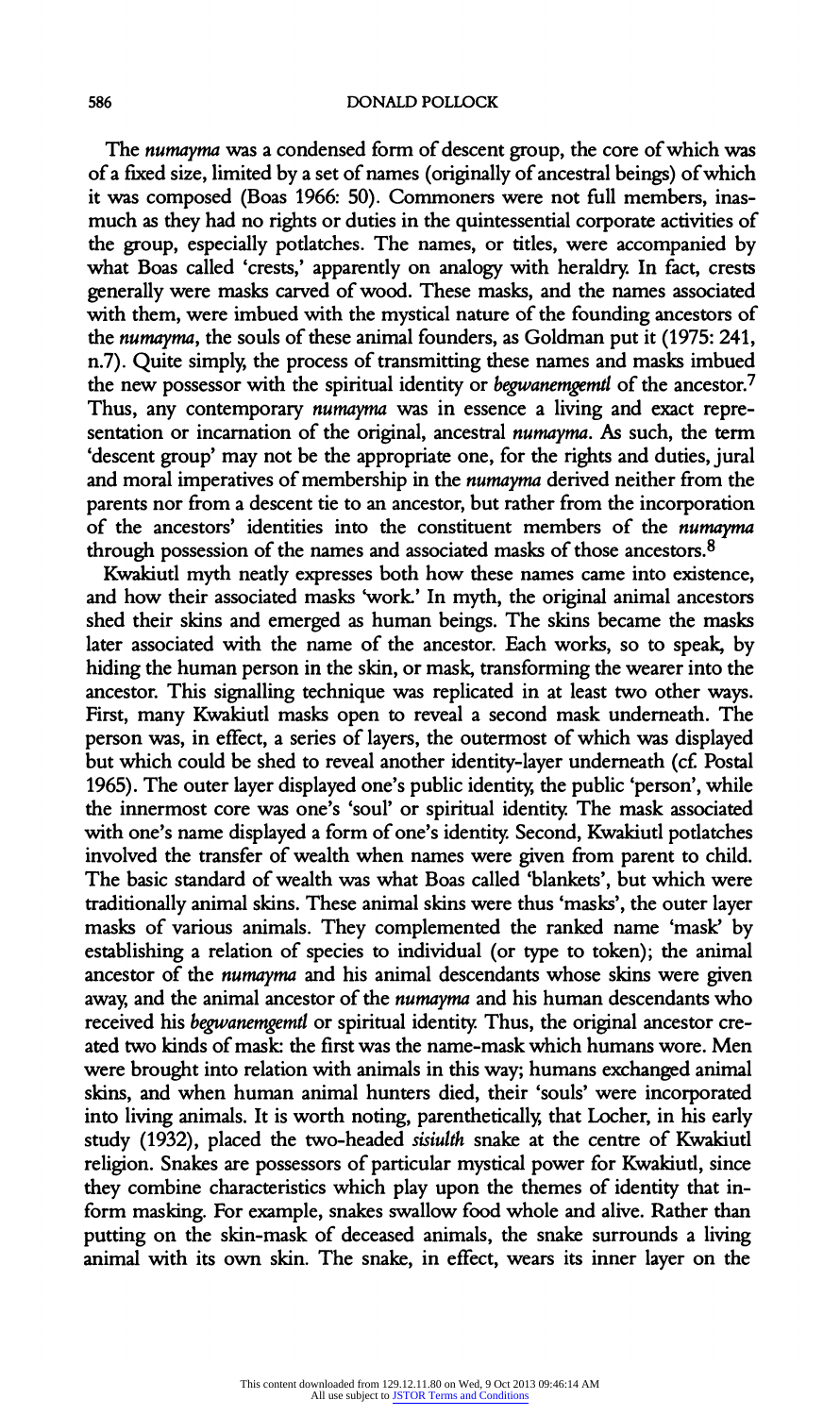**outside, and appears to incorporate other animals into its 'soul', its most interior being. Moreover, a snake sheds its skin, but emerges untransformed, a kind of living mask that remains unchanged while the beings within it change.** 

**There is one additional interesting feature of numayma masks that should be mentioned: as far as I am able to determine from the literature, they were not actually worn. They were an external receptacle for the ancestral spirit, a material icon of the ancestor's identity. It is the iconic relationship between the receptacle form and the form of the body-enclosing-a-spirit and its transforming property that was critical, not the specific use of the object. Some of the objects that accompanied names were not stereotypical masks at all - thus**  Boas's more inclusive term 'crests' or kis'u - but nonetheless relied upon the **same semiotic logic to achieve their effect, drawing upon the iconicity of receptacles in the display of identity. Indeed, the receptacle form might be said to comprise the primary semiotic field for personhood among the Kwakiutl, the material forms of which were manipulated to fashion masks, boxes and clothing, as well as human persons themselves. Walens uses the images of the box to offer the rather structuralist suggestion that 'boxness forms the metaphorical basis in Kwakiutl philosophy for ideas of kinship and separateness, space and time, cooperation and competition, secularity and sacredness, self and other, life and death, and innumerable other dialectic oppositions ... Even the human body is a kind of box' (1981: 46).** 

**A number of mythological creatures assisted numayma ancestors, and often this relationship was the source of masks, names and other gifts to those ancestors. Hataqa, for example, a daughter of Raven, was abandoned by her numayma for a breach of social etiquette. She made a fish basket and later discovered in it a son of Qomoqoa, protector of seals. She married this son, and he became an ancestor of the numayma. In this myth, as in others, the ancestor emerged from a vessel or receptacle, the fish basket.** 

**One creature in particular appears to have been among the ancestral helpers of all numayma. This is the dzonokwa (also tsonoqua), the 'wild woman of the woods', a tribe of wild creatures which are usually represented as women. In a**  long series of myths common to virtually all numayma, a dzonokwa assists, and even marries, the *numayma* ancestor, who receives from the wild woman such **gifts as a self-paddling canoe, the water of life which can revive the dead, and the death-bringer, often a stick which can be pointed at a victim with fatal effect. The dzonokwa was a special source of the ultimate power of chiefs, the control of life and death. It appears that there was a male dzonokwa as well; he was the younger brother of the 'winter ceremony' cannibal, Man Eater. Thus, the mythic roles of the Man Eater cannibal and his younger brother dzonokwa were replicated in the positions of the avatars of the two creatures in contemporary numayma: younger brothers were said to be the warriors for their chiefly older brothers, and thus the chief was warrior for his 'older brother' Man Eater. This same chief would become possessed by the cannibal during the winter ceremony.** 

**The dzonokwa are quite distinctive, with large, protruding features, especially the lips, pushed out as if making their characteristic 'oooh' call. Many Kwakiutl masks are differentiated by their mouths. For Kwakiutl, it was the mouth that gave access to the soul and which served as the link between the exterior**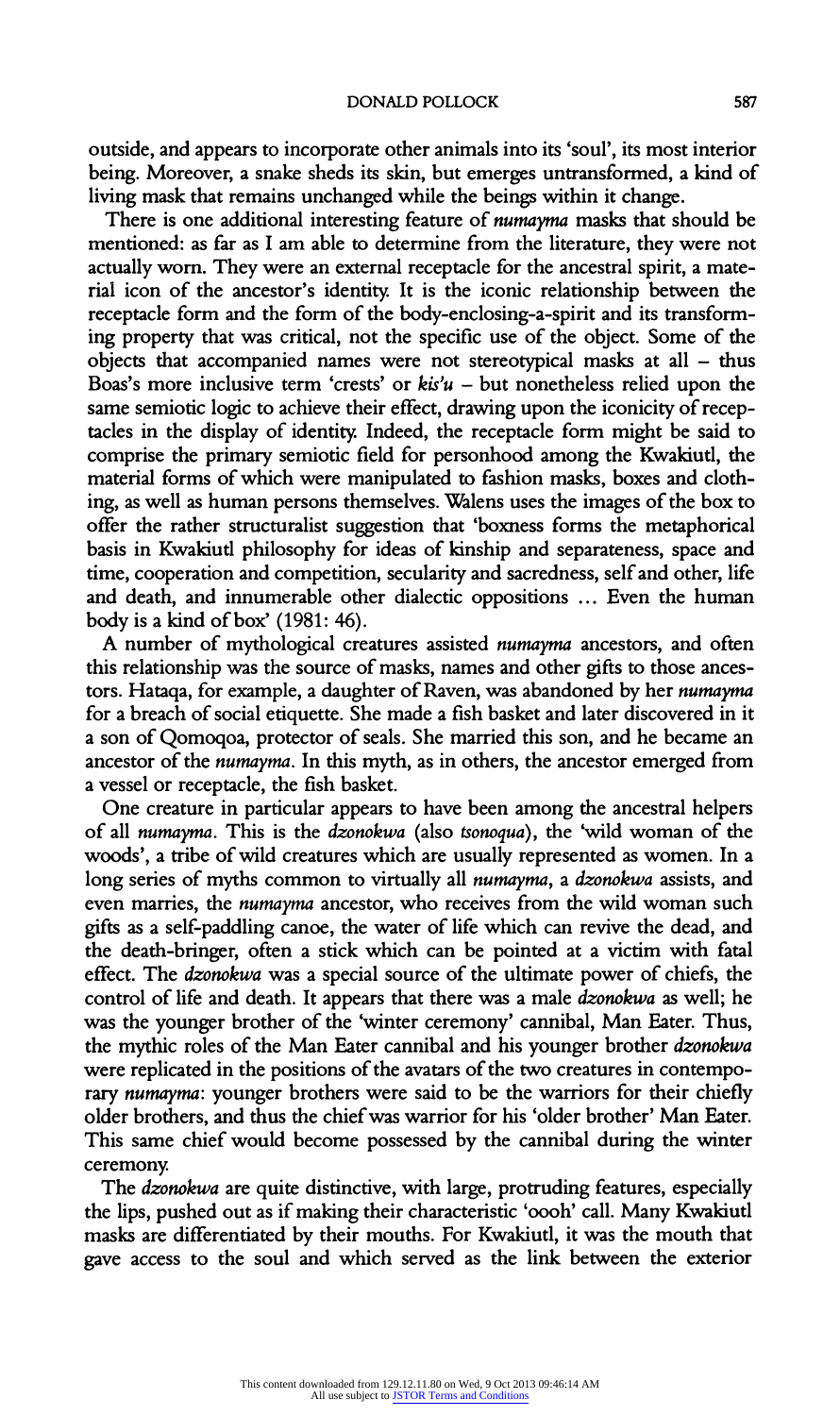**identity and the interior soul. Kwakiutl masks were thus often designed to signal the fundamental differences at the core of souls, even when public identity was similar. Although Kwakiutl masks were often accompanied by highly elaborated costumes (cf Gunther 1971: 333), one can speculate, on analogy with the Western minimal mask, that the comparable conventionalized icon of identity would focus on the mouth. While there are no specific data addressing this question, a couple of hints are offered. First, the interface between the human world and that of mystical spirit beings was called the Mouth of Heaven. Second, Boas mentioned the use of cedar bark around the mouth in ritual; he was unable to conceive of this as a mask, of course, but the use of cedar bark to signify ritual transformation is well-known among the Kwakdutl. Finally, masks worn over the head signalled a temporary transformation in the public identity of the wearer. Masks worn over the chest or stomach signalled a more fundamental transformation in the identity of the wearer, and worked by**  transforming the spirit identity (cf. Walens 1981: 131); these masks produced **what Boas called 'possession' (Boas 1955: 222), and I discuss below how possession differs semiotically from masking. Here I should stress simply that, rather than contradicting my point about the conventionality of the mouth for Kwakiutl ritual transformation of identity, the case of chest or stomach masks underscores the fact that the mouth functioned as a conventional locus of transformation, while the chest and stomach functioned as a locus of identity display, much as a mask may hide one's real identity while a costume serves to display a new identity.** 

**Kwakiutl society itself underwent a transformation in the winter, a sacred time when summer villages divided into Dancing Societies whose membership cut across numayns. Of special interest for the semiotics of masking are the possession rituals of cannibal spirits that took place in winter villages.** 

**Members of the Seal Dancing Societies wore masks associated with names which could be inherited across numayma, and like numayma names these names comprised a fixed set of titles or statuses that functioned as transformable identities in ritual. Indeed, the masks worn by Seals in winter rituals caused spirit possession that only members of the Sparrow Dancing Society were able to cure. In the summer, numayma members acquired the identities of numayma ancestors through masks; in the winter, Seal Dancing Society members acquired the identities of harmful spirits: War, the cannibal hamat'sa, Fools and dangerous animals.** 

**Dancing Society masks 'worked' in a semiotic sense in the same manner as all Kwakiutl masks, by serving as the outer layer that signalled the identity of the spirit, and simultaneously signalled the incorporation of the spirit into the mask-receptacle wearer. The masks of the numayma ancestors were not always highly elaborated, artistically or functionally. The masks of the winter ritual spirits, however, were often very complex masks representing a high level of technical craft and artistic skill.** 

**Possession by the hamat'sa cannibal spirit was the most dramatic form of winter ritual masking, and provides a kind of token for the entire type of masking ritual. The person who was to become possessed went into the woods, where he was possessed by the spirits whose mask he owned. Those remaining in the village danced to attract the possessed person back, though the hamat'sas,**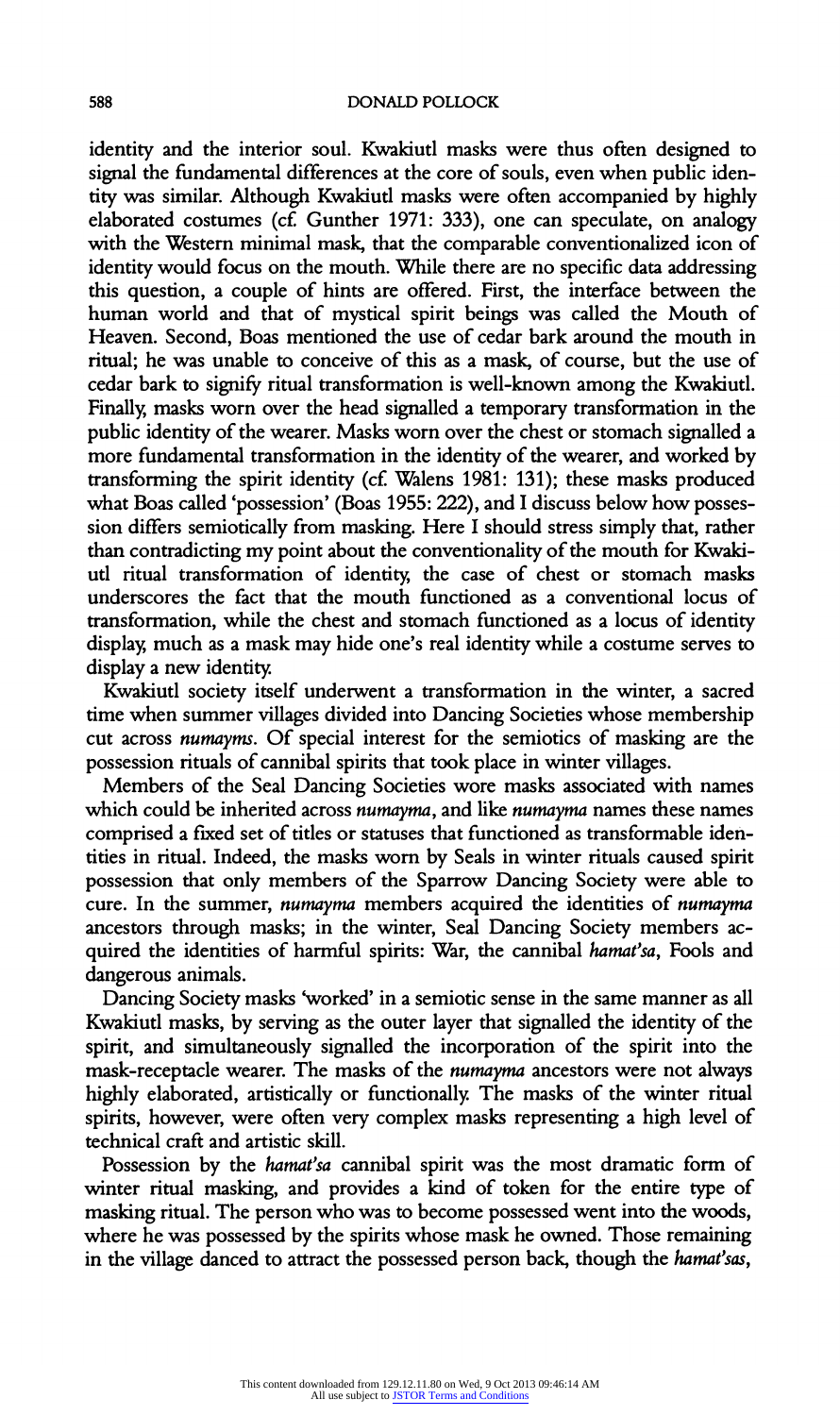**the highest-ranked cannibal spirits, were said to remain in the woods for several months. Ultimately they returned to the village, shouting 'eat, eat, eat,' running in a frenzy through the village, chasing and biting people before they could be calmed and finally released from their possession.9** 

**Kwakiutl ethnohistory posits that actual cannibalism occurred in the ritual, before the imposition of Western restrictions. The form of this cannibalism was neatly consistent with the semiotics of identity and masking that organized masking in other Kwakiutl domains. The 'healers' - the heliga - prepared a corpse of a dead relative of a hamat'sa cannibal by soaking it in salt water. Twigs were pushed under the skin of the corpse to scrape away the decaying flesh, leaving only the skin. The kingalalala, 'procurer of dead bodies for the hamat'sa', brought the body to a ceremonial house where the hamat'sa himself smoked the skin over a fire. All the hamat'sas shared the 'body' in a collective feast, after which they retired to a beach where they were washed with salt water. This salt water bath, finally, cured their possession.** 

**The masks of winter ritual possession preserve the semiotic strategies of numayma masks, but with interesting inversions. For example, the hamat'sa cannibals did not simply wish to eat humans, but to incorporate their identities. But the hamat'sas were dangerous because they mistakenly inverted the process by which this incorporation of identities took place; rather than wearing the skin of the deceased - as in other masks, skins, 'blankets', and so on - the hamat'sas ate the skin, much as the mystically dangerous sisiulth snake envelops its victim rather than enveloping itself with the skin of the victim. 'Taming' the hamat'sa reverted to the proper form of masking: the naked hamat'sa was covered with the skins of animals that pacified him, and was finally tamed by salt water baths which washed away any remaining external sources of possession. Finally, one might note that the form of Kwakiutl art known as 'split representation' of the face, found frequently on masks and other receptacles, offers another convenient example of the masking principle. The split representation style on two-dimensional objects consists of the depiction of the face (or even of the whole animal) as though the top and back of the head or body had been split, and the face had been laid flat onto a surface, quite unlike a full-face portrait. The style was said by Levi-Strauss to express 'a deeper and more fundamental splitting, namely that between the dumb biological individual and the social person whom he must embody' (1963: 259). The argument I have been pursuing here suggests that L6vi-Strauss's emphasis on the distinction between the 'biological individual' and the social person was less incorrect than tangential to the masking function, and that such a representational style may be understood**  in terms of a simpler set of semiotic principles. For the Kwakiutl, split repre**sentation may be viewed as the imposition on a receptacle or container of the whole animal or creature depicted, as though the artist had stretched the skin of the animal over the object (cf Boas 1955: 250 sqq.). The style of representation is thus a variation on Kwakiutl semiotics of identity; through this style the identification of the animal and the object become complete, almost as though the object was wearing the mask, or was possessed by, the animal.** 

**I have said little in regard to what Kwakiutl masks signify, or to what the meaning of masks might be. This is not due to any semantic insufficiency in Kwakiutl masks - on the contrary, Boas noted several times that every feature of**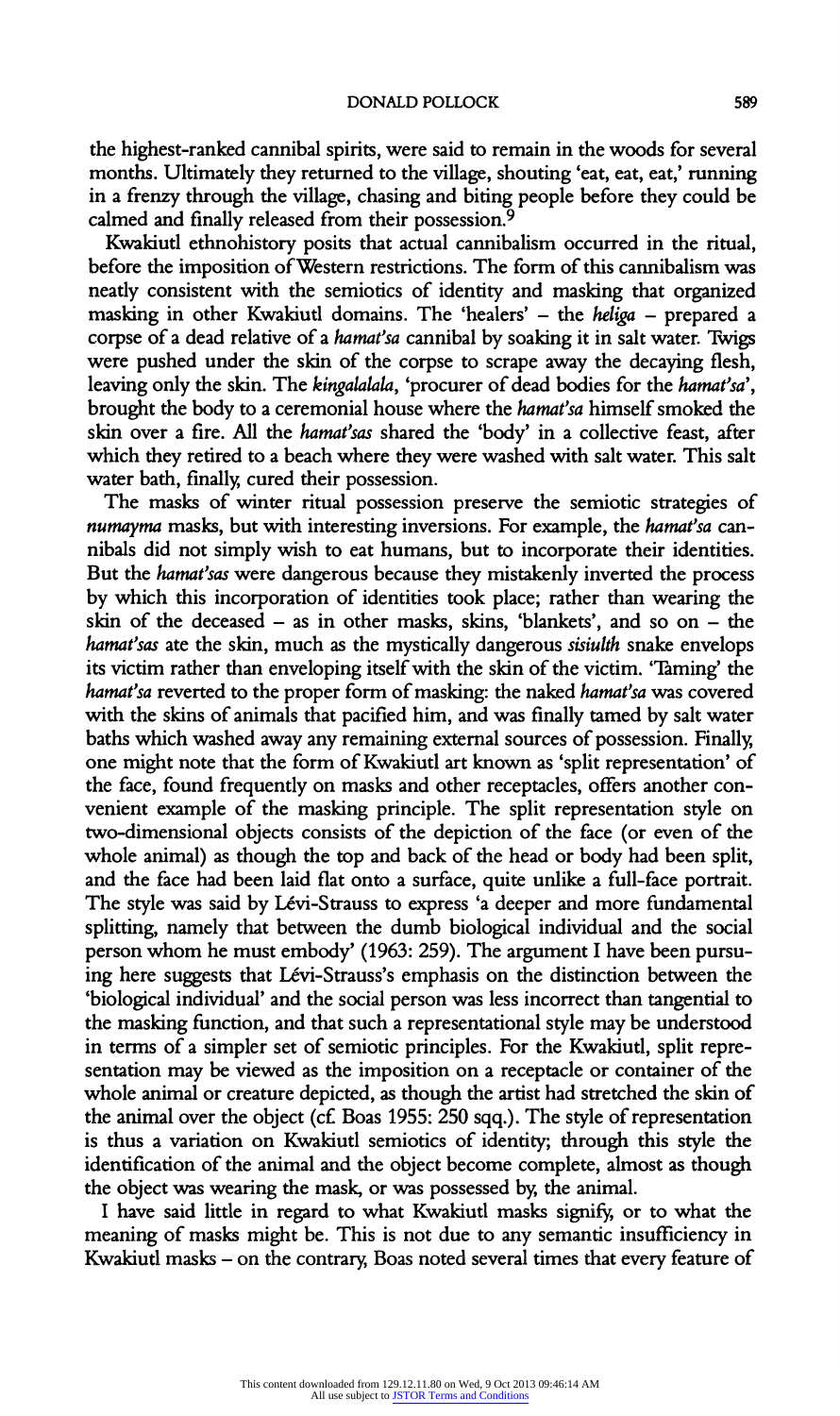a Kwakiutl mask had some meaning (1897; 1955; cf. Walens 1981: 134; Jonaitis **1991). Rather, my intention has been to suggest that, whatever Kwakiutl masks mean in any particular case, this semantic effect is achieved by manipulating the semiotic media that conventionally display identity. In this instance, the semiotic field is the receptacle form, and the basic distinction between the two physical forms of masks - the face mask and the chest mask - replicates the indexical properties of 'outside' versus 'inside' or container/contained possessed by the receptacle form. The conclusion that Kwakiutl masks work by being receptacles, despite its apparent simplicity, suggests how one might make sense of a wider variety of techniques for transforming identity - from baths to blankets - and conversely how a wide variety of receptacles - from boxes to bodies - acquire the potential to function as masks.** 

# **7The Kulina: identity and indexicality**

**The second example which I discuss is from my own fieldwork with a group of Kulina Indians in western Amazonia. They provide a revealing contrast to the Kwakiutl in several respects, not the least of which is that they do not use masks in the sense of physical objects that cover the face or head. Nonetheless, they perform masking rituals of a particularly powerful sort, and I use their example to argue, again, that the form taken by masks is motivated, so to speak, by their particular semiotics of identity.** 

**The Kulina are an Arawak language speaking group totalling roughly 3000 individuals living in villages along the rivers of the Purus-Jurua region of western Brazilian Amazonia, primarily in the states of Acre and Amazonas. Several hundred Kulina live in Peru, along the Upper Purus River near the border with Brazil. My research has been conducted with the Kulina on the Upper Purus River in Brazil, primarily in the village called Maronaua, near what is now the up-river boundary of the Area Indigena Alto Purus. My comments here are based on research conducted during 1981-82.** 

**I noted earlier that in many Western cultures, the eyes, and sight, are the focal and conventional media of identity, and that minimal masks in Western culture consequently take the form of a simple eye covering. For the Kulina, the comparable focal media of identity are oral and aural: speaking and hearing, the verbal in the fullest sense. For example, Kulina gauge the maturation of infants and children by their developing verbal facility, and also by their ability to understand the warnings, requests and commands of parents. Not surprisingly, for Kulina the verb 'to hear' (mittade) also carries the sense of 'to understand': omittani means 'I hear' as well as 'I understand'. Verbal facility is also an index of social competence for Kulina, who attribute different levels of social status or power to formalized speech styles, and different levels of illocutionary force to those formalized speech styles.10 For example, only adult men are adept at the stylized speech used in important public meetings, the style called 'plaza speech' among other Amazonian groups (e.g. Seeger 1981: 85; Urban 1991: 125 sqq.). Headmen among the Kulina acquire their position through their ability to order others through this specially forceful speech, a type that compels action, while Kulina adolescents, however fluid their speech may be in informal settings, become tongue-tied and stumbling when called upon to speak in formal public settings.**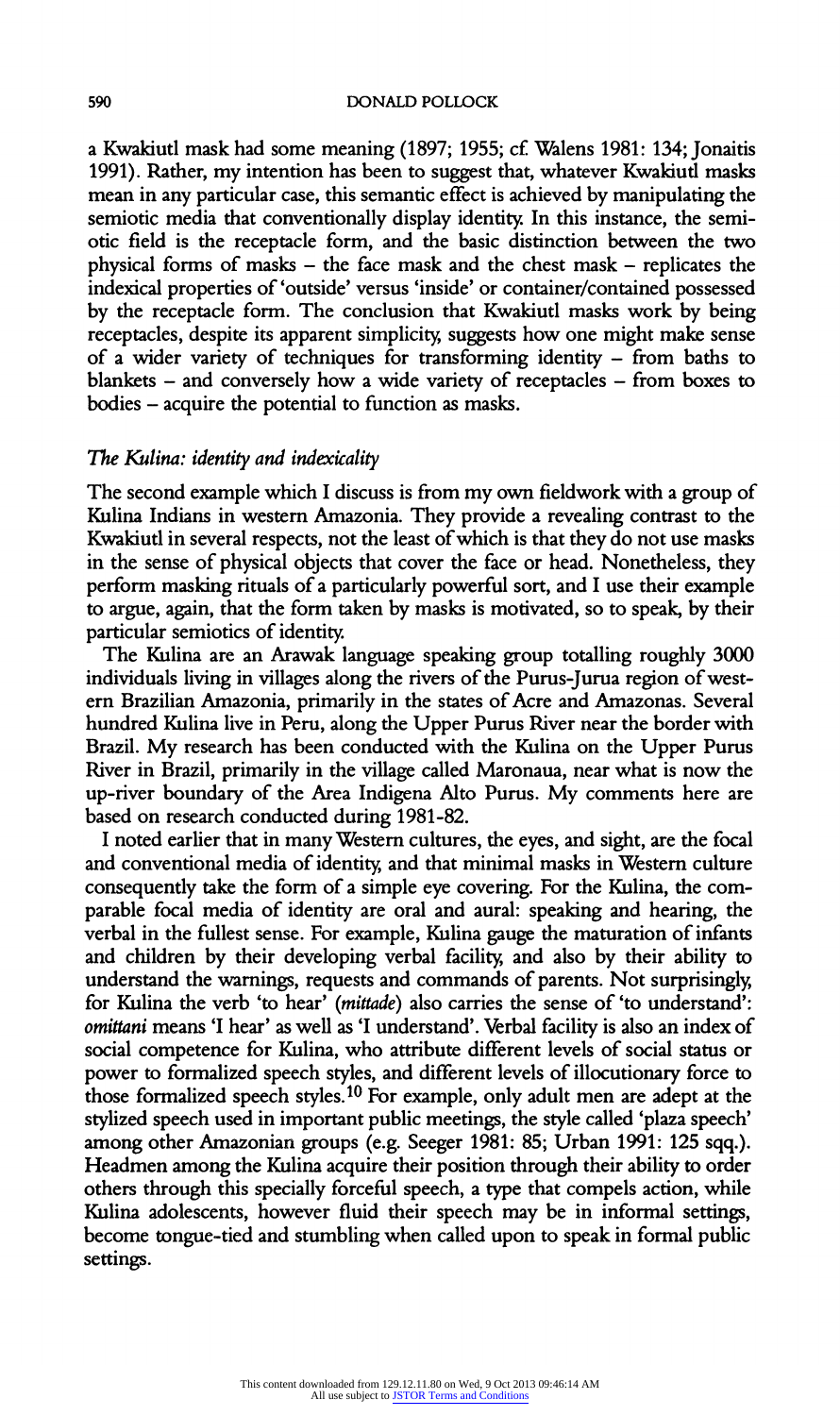**Kulina masking, in the minimal sense, therefore draws upon the iconic and especially the indexical potential of these verbal media. First, masking rituals are performed at night, when visual cues to identity are extinguished or are irrelevant. The major masking ritual is the tokorime, the curing ritual during which shamans take on the identities of various spirit animals who are said to enter the village to cure a sick person. During the tokorime, shamans usually adopt palm frond costumes that cover their bodies from head to foot, but these are unnecessary, and shamans often perform curing rituals without them; their function is to hide or disguise rather than to reveal, and the disguising function is not necessary to achieve the theatre effect of the ritual. Rather, the minimal mask adopted by shamans is song, the special songs of the spirit animals represented. These songs present both the sounds and imagery that characterize the animal. During the ritual, shamans emerge from the forest, singing in the voice of the spirit they represent; village members hear the shamans singing as they dance into the village, and shout out the name of the animal spirit, or jokingly make the sounds characteristic of the animal, the grunting of peccaries or the call of a particular bird (see Pollock 1992). The effect is entirely aural, a rich complex of songs and sounds in which style and imagery combine to signal the transformation of shamans into spirits, and in which the transformed identity of the shamans is expressed. My point is not merely that songs represent these spirits by being like the conventional sounds of particular spirits or by singing a description of actions or qualities which an audience recognizes as the actions or qualities of particular spirits; masks, as I said earlier, are not simply kinds of pictures, even aural pictures. Rather, my point is that because verbal performance is the primary conventional medium for indexing identity among Kulina, verbal performance is also, in semiotic terms, the appropriate channel for the indexing of transformed identity** 

**The curing ritual is the most elaborate context in which songs signal the kind of transformed identity that masking achieves. Music in general is a special variety of speech for Kulina, an aural medium not different from normal speech in kind, only in quality. As such, music alone can comprise a medium for a comparable sort of presentation of identity, for example by adolescent boys, who play small flutes 'to make themselves beautiful' to adolescent girls; at the same time, it appears that the continuous playing in public is also a sign, an index, of the liminal nature of adolescence among the Kulina. The ayahuasca ritual has a comparable quality for the Kulina. Participants gather at night to consume a hallucinogenic brew, which releases the individual spirit, the kurime, to fly up into the sky and commune with other spirits. The process is signalled entirely through song, first as one's own kurime sings, and later as other spirits sing. This chorus is striking, as each kurime, and each spirit, is indexed by different songs that participants in the ritual all sing simultaneously, in a stylized, high-pitched register.** 

**While the Kulina, in common with other lowland Amazonian groups, use facial and body decorative techniques to display social status as well as liminality (c? Turner 1993; Seeger 1975), speech and hearing are the critical conventional media for the acquisition and display of identity, and thus of masking. If Kulina do not use the traditional kind of masks familiar from museum displays, it is because they do not conventionally regard the face as a privileged site upon**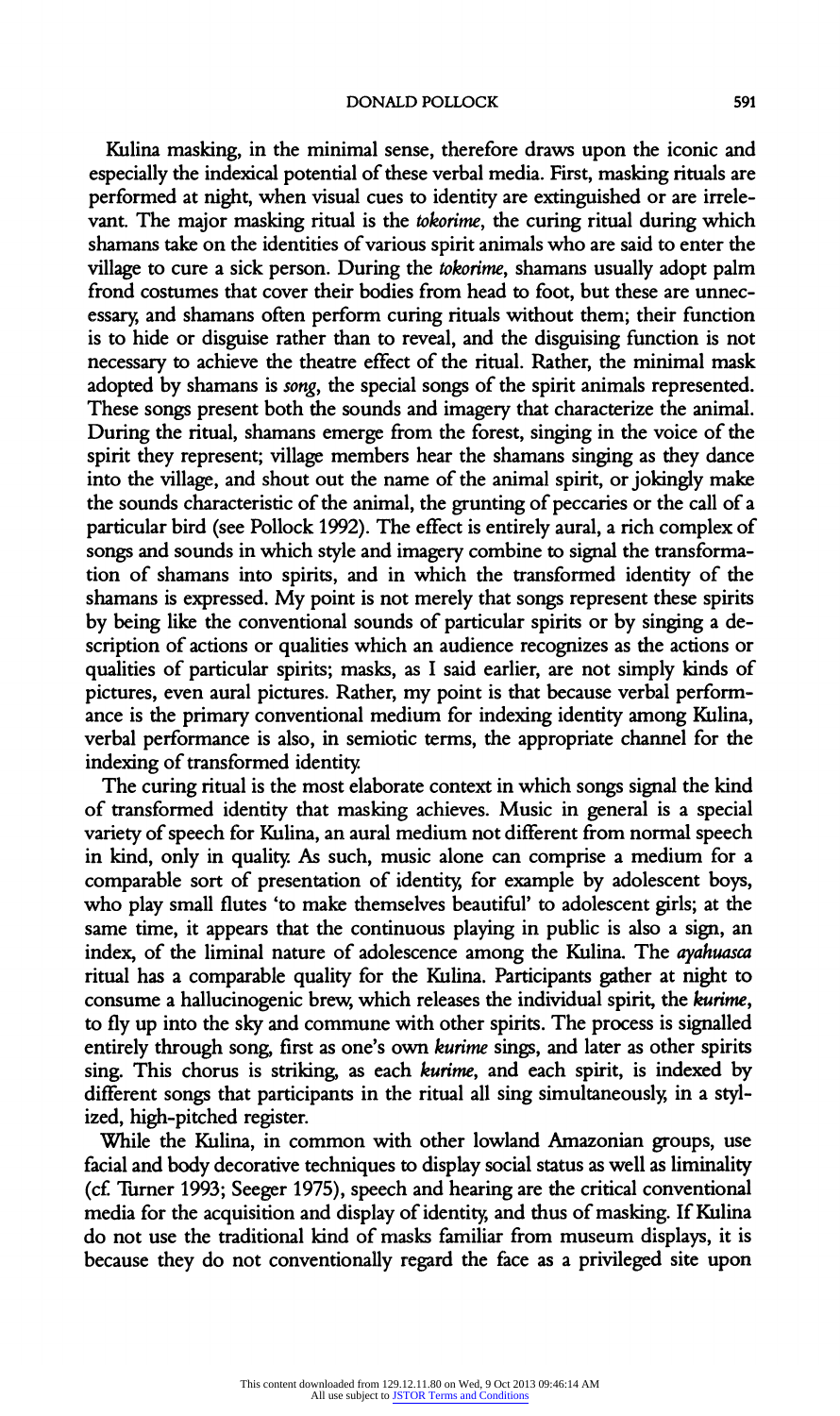**which identity is inscribed.11 Like the Kwakiutl, Kulina regard the body's surface as a whole as a site for the transformation of identity. Moving from the minimal form masks take in song, to the more elaborated forms of identity transformation comparable to costuming, Kulina believe smells to have special transformative properties, in particular, those smells that derive from plants found in the wild. During daytime rituals, Kulina adorn themselves with plants, especially with leaves, not for the visual effect but for the olfactory effect. Good smells transform wild and dangerous men into tame and sociable village members. The best smells are said to make men sexually attractive, and a wife may object when her husband places a sprig of a particularly powerful plant under his belt before leaving the village, suspecting him of seeking out an adulterous affair. Corpses, too, are rubbed with 'good' smelling leaves or other substances, to help render the deceased less dangerous to the remaining relatives. The worst smells have the opposite effect, turning sociable people into dangerous animals, in the worst cases poisoning them. Indeed, the logic of Kulina illness and curing also calls upon the transformative power of smells, both the disgusting smells that may cause illness and the good-smelling leaves that are placed on an infected area to cure it.** 

**I will not pursue this Kulina example further. The point it illustrates should be apparent, that just as the expression of identity calls upon certain culturally ordered semiotic media, so too the masking of identity, whether in its disguise or substitution, can only take place through those same semiotic media. The mask, in this sense, is no more (and no less) enigmatic than conventional, everyday representations of identity.** 

**I have stressed at several points the convention in masking as a semiotic process, and it should be emphasized that by this term I am not referring to the Saussurean notion of an arbitrary or conventional relationship between masks as signifiers and the signified meaning which they may be held to convey. On the contrary, one of the important insights of Peirce's general theory of signs is that, from within the perspective of any culture (or language), many, perhaps most, signs are of a sort that appear to bear a non-arbitrary relation to that to which they refer. Thus, icons and indexes are motivated as signs precisely by the special kinds of similarity which they hold to that which they signify. The**  common thermometer is a sign of temperature – an index – in regard to the **cultural-linguistic view that temperature rises and falls. Rising and falling may**  be arbitrary ways of conceiving changes in temperature - 'density' might come **closer to a Brownian motion theory of heat - but given the cultural metaphor, the use of rising and falling levels of mercury to represent temperature is not at all arbitrary.** 

**Rather, what I mean by conventionality in the use of masks is the common ethnographic claim that impersonations require a wilful suspension of disbelief among performers and audience, and that some conventional sign(s) must be available to alert performers and audience that impersonation is taking place. Masking is, from this perspective and not surprisingly, an aspect of the theatre effect through which audiences and performers temporarily collude in the pretence that on-stage events and characters are not unreal. Wagner makes much of this fact in his study of Daribi religion: 'The impersonation of divine or ghostly**  beings through a "transformation" constitutes the central feature of many religious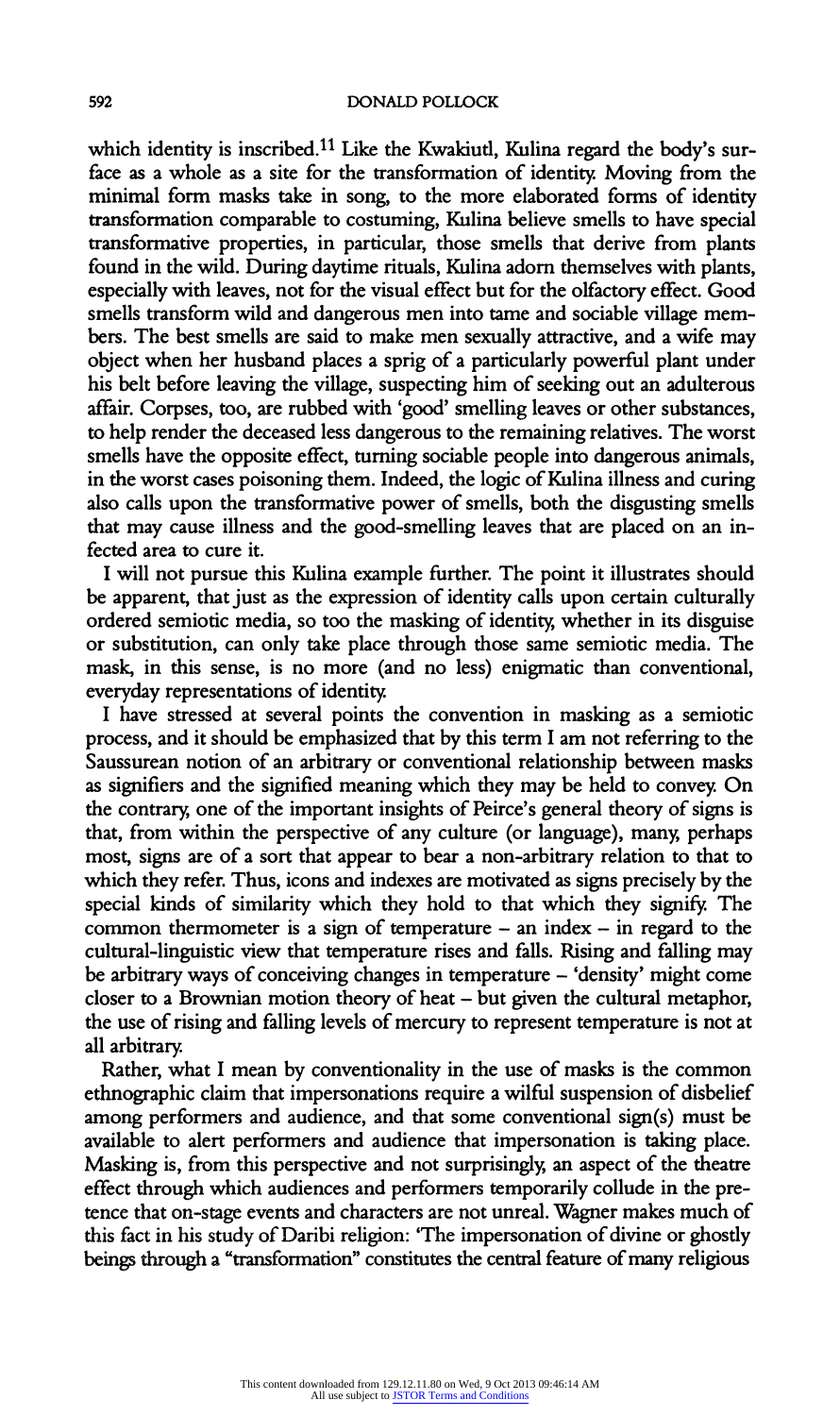**systems ... For all the sanctity of such impersonations, and for all the stress that is laid on their metaphoric "validity", they must, nevertheless, remain impersonations' (Wagner 1972: 172). Ortiz, in his study of rituals of personhood among the Tewa, for example, notes that immediately after the 'Finishing' ritual undergone by boys, the new initiates are taken to an inner room of the kiva, where the masked gods of the ritual reveal themselves to be relatives and neighbours (1969: 42-3). In this regard, at least, masking might be distinguished from possession.** 

**Spirit possession and masking represent different points along a continuum of techniques of identity display and transformation, but have in common that they both rely for their effectiveness upon semiotic processes that reveal not only what is displayed, but also that display is taking place. A thorough discussion of possession is beyond the rather modest scope of this article, but it is worth commenting briefly upon some of the semiotic similarities and differences between possession and masking, particularly as forms of both Kwakiutl and Kulina masking may appear to resemble possession more than masking in the strict sense of traditional taxonomies.** 

**If the mask is an icon of identity, and an index of the identity transformation taking place, it is also a sign of the conventionality of the transformation, in the sense mentioned above: a sign of a sign, or of signalling. Possession, on the other hand, requires for its performance that the metadiscursive message be precisely the opposite, that possession be real in a sense that masking need not be. Any conventionality in the performance of possession potentially detracts from its power. Levi-Strauss took up a variation on this problem in his classic article on Quesalid, the Kwakiutl shaman who was unable to suspend his own disbelief in the literal reality of his magic, and was thus crippled as a shaman (1963: 175-8). The semiosis of possession, then, demands the use of media that are especially compelling, though the achievement of verisimilitude in performance may, paradoxically, be more effective through the mundane and ordinary semiotic media of identity display than through the more extraordinary semiotic media of masking. Thus, the metacommunicative intent of such practices as stabbing oneself with a kris while possessed, or walking over hot coals, is likely to be that of announcing, indeed fairly insisting upon, the reality of the experience, while the use of masks points to exactly the opposite. Note, for example, the comment by the Leacocks that the use of masks was strictly forbidden in the Brazilian Umbanda possession rituals they studied (1972), as if the use of masks would imply a kind of conventionality inconsistent with the veracity necessary for the possession experience to be authentic.** 

**Possession, like masking, has been examined extensively from various traditional anthropological perspectives, including its social functions for the possessed (Harris 1957; Lewis 1971), the psychological nature of the experience (Bourguignon 1973; 1975), and its psychological functions (e.g. Lewis 1971: 178-205; Obeyesekere 1977). As in the case of masking, little attention has been paid to the manner in which possession achieves the effect of signalling that so profound a transformation of identity is taking, or has taken, place. Perhaps the nearest to such a treatment of possession is the discussion of trance that often accompanies analyses of the phenomenon. Bourguignon, for example, notes that 'possession trance is behaviour, culturally patterned, occurring within acceptable**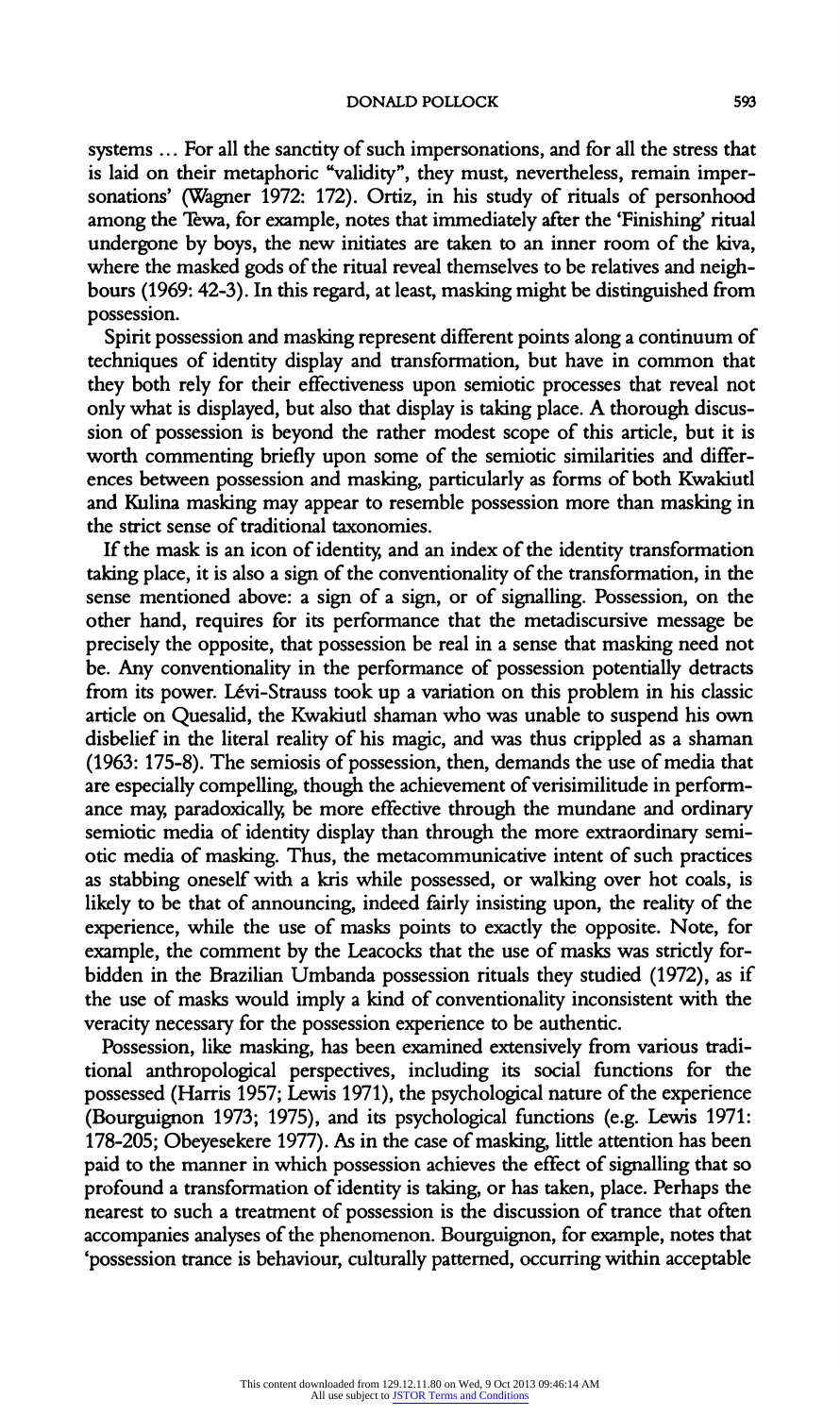**cultural limits' (1975: 46), developing according to predictable patterns as individuals learn to trance. As such, trance offers itself as a convenient sign, a semiotic display that is compelling in ways that masking might not be. This seems particularly true when one considers how shallow trance can be. Kulina shamans, for example, go into trance during a curing ritual, assisted by the use of tobacco snuff Yet in the midst of their entranced spirit possession, singing in the high, nasal register of the tokorime spirits, they can occasionally be overheard directing an irritated comment sotto voce at a sniffing dog or a child who has wandered too close. Here, perhaps, the process of entry into trance must be read as a semiotic performance that offers a kind of index of the transformation taking place.** 

## **Conclusion**

**The assumption that the mask has some special ability to effect this transformation in identity apart from its semiotic potential, a hypothetical property of masks and masking that must be accounted for in the extraordinary terms of social paradox, personality integration, or neural networks, rests upon a prior or implicit assumption that identity is somehow given, inhering in individual actors, fixed, invariant, and which normal modes of identity-presentation simply display but do not create. In this regard, the first problem of the mask is the problem of identity in general, in its social and cultural construction, attribution, display and transformation: the process of continuous meaning construction that Peirce called 'semiosis.'** 

**The problem of the mask, I have suggested, is that masks are not simply pictures, and their effects are not the effects of pictures. While anthropologists, archaeologists and art historians have devoted considerable attention to the representational meaning of masks (e.g. Markman & Markman 1989), or to the social functions of masking, such analyses focus only on the representational functions masks may perform, in common with a wide variety of other representational media, from art to body decoration. I hope that I have suggested here that masks are interesting precisely because they are more than merely representational media. Masks are not simply pictures of the spirits, animals or other beings they represent (when, indeed, they do represent); masks are also and simultaneously icons and indexes of identity, and it is this conjunction of semiotic functions and fields that give the mask its particular form in any society and its particular fascination for anthropology.** 

## **NOTES**

**This article grew out of a paper presented to the seminar 'Ritual and Personhood' convened by Grace Harris at the University of Rochester in 1978; I am grateful to Professor Harris for advice and assistance in the conception of this article, and want to stress that she is not responsible for the excessive length of its gestation. A more recent draft was read at anthropology departmental colloquia at Boston University in 1988, at which Robert Hefner and Jane Guyer made very useful suggestions, and at Bryn Mawr College in 1995. I am grateful to Dr Hastings Donnan and Aaron Glass for advice helpful in the preparation of the final draft.** 

**I Peirce's analysis of sign-types is complex, and any elaboration would take me far beyond the limits of this article. Convenient, anthropologically relevant summaries of Peirce's classification of signs may be found in Daniel (1984) and Rochberg-Halton (1986).**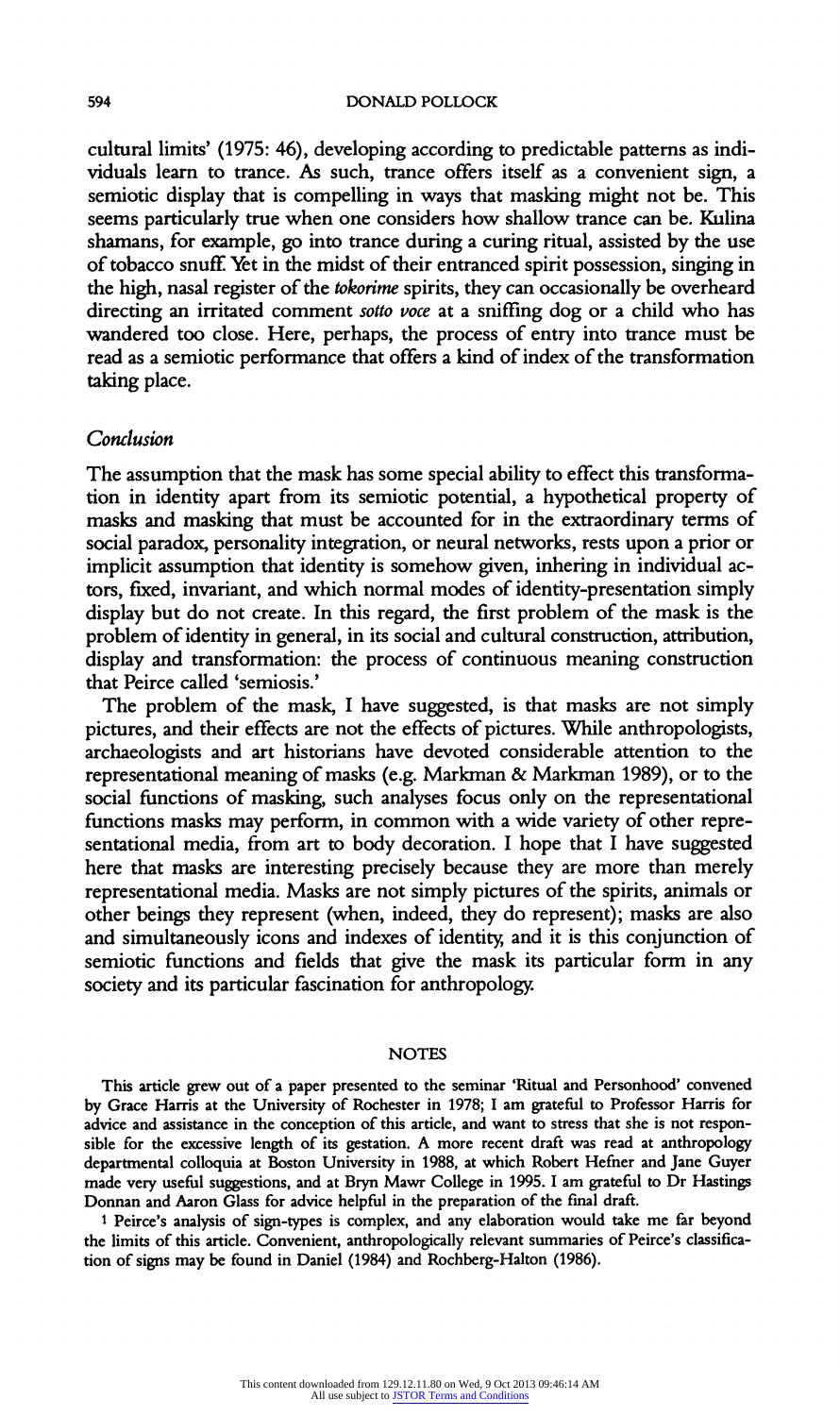**2 I should also note that Tonkin proposes a 'semiotic' account of the Mask (1979: 241), which, derived from Saussure, is perhaps better termed 'semiological.' For an explication of differences between Saussure's semiology and Peirce's semiotics see Sheriff (1989).** 

**3 Compare Wagner's comment about impersonation of divine beings: 'The "meaning" created by this kind of metaphor is not simply another element in a communicative sequence; rather it becomes the communication itself, and human beings are the vessels of its innovative power' (1972: 172).** 

**4 A particularly good illustration of this point comes from the 1950s American television 'western': 'The Lone Ranger'. The Lone Ranger hero disguises his identity with a small mask that barely covers his eyes; when the show's bad-guys wanted to rob a bank or terrorize a poor widow, they disguised their identities with bandannas that covered all of the face except the eyes. Clearly the hero's mask is designed less to disguise than to signal that disguising is taking place, a semiotic process that is effective only to the extent that it indexes the culturally conventional sign of identity: the eyes.** 

**5 I draw freely from several key works by Boas (1897; 1910; 1921; 1925; 1930; 1955; 1966) in developing this perspective on Kwakiutl.** 

**6 Recent work on the Kwakiutl has emphasized that the proper term for this group is Kwak**waka'wakw. The term Kwakiutl is a simplified form of the name of only one of a number of sub-groups, the Kwag'yulth. In retaining the term 'Kwakiutl' in this article I appeal to conven**tion, which may be more recognizable to a general anthropological audience, rather than to the contemporary politics of identity.** 

**7 Goldman notes that the literal translation of this term is 'person mask' (1975: 63).** 

**8 As Walens notes, the numayma has been difficult to understand within the framework of traditional theories of kinship, descent, or corporate group structure (1981: 47).** 

**9 See Glass (1994) for an extended discussion of the history and significance of the hamat'sa in Kwakiutl society.** 

**10 I call attention to the indexicality of speech styles among the Kulina; Urban has illustrated how such styles may also function through properties of iconicity (Urban 1991).** 

**11 While I was in the field in 1981, I shaved off my full beard; no one in the village seemed to notice, except for my wife, whose shock and dismay at the first-ever sight of my naked face was in marked contrast to the utter lack of Kulina response. One hesitates to assign too much significance to such experiences, but I have wondered if the Kulina semiotics of identity draw attention away from the face, and thus attach little significance to changes in (or on) it.** 

#### **REFERENCES**

Boas, F. 1897. The social organization and secret societies of the Kwakiutl Indians. Washington, DC: **Smithsonian Institution.** 

**1910. Kwakiutl tales (Columb. Univ. Contrib. Anthrop. 2). New York: Columbia Univ. Press.** 

1921. Ethnology of the Kwakiutl (35th Annual Report of the Bureau of American Ethnology **1913-1914). Washington, DC: Smithsonian Institution.** 

- 1925. Contributions to the ethnology of the Kwakiutl (Columb. Univ. Contrib. Anthrop. 3.) New **York: Columbia Univ. Press.** 

**1930. The religion of the Kwakiutl Indians (Columb. Univ. Contrib. Anthrop. 10) NewYork: Columbia Univ. Press.** 

**1955. Primitive art. New York: Dover Books.** 

- 1966. Kwakiutl ethnography (ed.) H. Codere. Chicago: Univ. of Chicago Press.

**Bourguignon, E. (ed.) 1973. Religion, altered states of consciousness, and social change. Columbus: Ohio State Univ. Press.** 

**1975. Possession. San Francisco: Chandler & Sharp.** 

**Crocker,J. 1977. The mirrored self: identityand ritual inversion amongthe eastern Bororo. Ethnology 16(2), 129-45.** 

Crumrine, N.R. & M. Halpin (eds) 1983. The power of symbols: masks and masquerade in the Americas. **Vancouver: Univ. of British Columbia Press.** 

**Daniel, E.V 1984. Fluid signs: being a person the Tamil way. London, Berkeley: Univ. of Califomia Press.**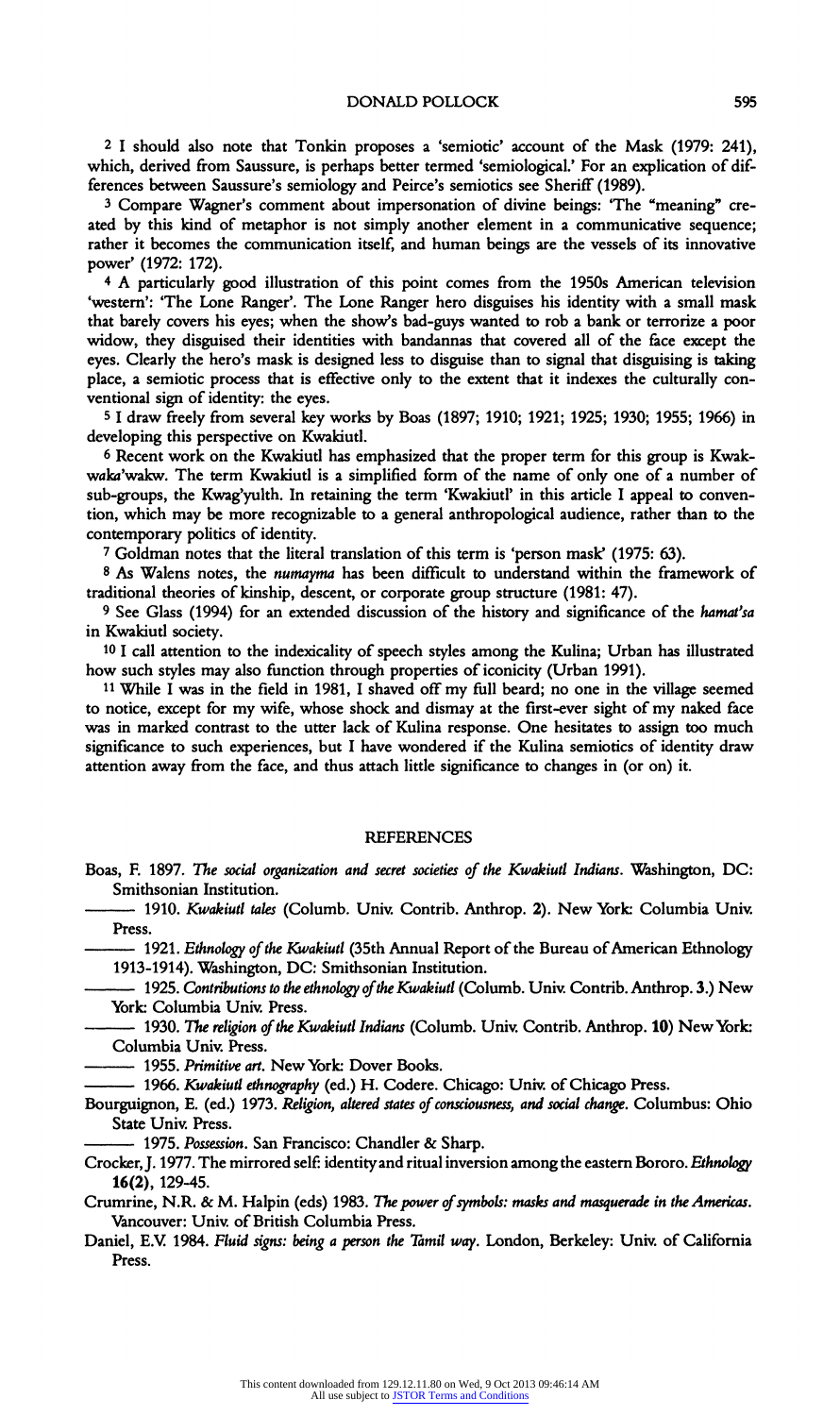- **Fortes, M. 1973. On the concept of the person among the Tallensi. In La notion de personne en Afrique noire (ed.) G. Dieterlen. Paris: Editions du CNRS.**
- **Gell, A. 1975. Metamorphosis of the cassowaries. London: Athlone.**
- **Gill, S.D. 1976. The shadow of a vision yonder. In Seeing with the native eye: essays on native American religion (ed.) WH. Capps. New York: Harper & Row.**
- **Glass, Aj. 1994. An exquisite corpus: the body as a conceptual model in traditional Kwakwaka'wakw language and culture. Thesis. Reed College.**
- Goffman, I. 1959. The presentation of self in everyday life. New York: Anchor Books.
- **Goldman, I. 1975. The mouth of heaven. Seattle: Univ. of Washington Press.**
- Gunther, E. 1971. Northwest Coast Indian art. In Anthropology and art: readings in cross-cultural aesthetics **(ed.) C. Otten. New York: The Natural History Press.**
- **Harris, G. 1957. Possession 'hysteria' in a Kenya tribe. Am. Anthrop. 59, 1046-66.**
- **1989. Concepts of individual, self and person in description and analysis. Am. Anthrop. 91, 599-612.**
- **Horton, R. 1963. The Kalabari Ekine society: a borderland of religion and art. Africa 33, 94-113.**
- Jonaitis, A. (ed.) 1991. Chiefly feasts: the enduring Kwakiutl potlatch. New York: American Museum of **Natural History.**
- **Leacock, S. & R. Leacock 1972. Spirits of the deep. New York: Natural History Press.**
- Lévi-Strauss, C. 1963. Structural anthropology. New York: Basic Books.
- **1982. The way of the masks. Seattle: Univ. of Washington Press.**
- **Lewis, I.M. 1971. Ecstatic religion: an anthropological study of spirit possession. Baltimore: Penguin Books.**
- **Locher, G.W 1932. 7he serpent in Kwakiutl religion: a study in primitive culture. Leiden: EJ. Brill.**
- **Mair, M. 1975. What do faces mean? RAIN 9, 1-6.**
- Markman, P.T. & R.H. Markman 1989. Masks of the spirit: image and metaphor in Mesoamerica. Berkeley: **Univ. of California Press.**
- Napier, A.D. 1986. Masks, transformation, and paradox. Berkeley, London: Univ. of California Press.
- **Obeyesekere, G. 1977. Psychocultural exegesis of a case of spirit possession in Sri Lanka. In Case**  studies in spirit possession (eds) V. Crapanzano & V. Garrison. New York: John Wiley.
- **Ortiz, A. 1969. The Tewa world. Chicago: Univ. of Chicago Press.**
- **Ottenberg, S. 1975. Masked rituals of Aftkpo. Seattle: Univ. of Washington Press.**
- **Peirce, C.S. 1931. Collected papers, vol. 2. Cambridge, MA: Harvard Univ. Press.**
- **Pernet, H. 1992. Ritual masks: deceptions and revelations. Columbia: Univ. of South Carolina Press.**
- **Pollock, D. 1992. Kulina shamanism: gender, power and knowledge. In Portals of power: shamanism**  in South America (eds) E.J. Langdon & G. Baer. Albuquerque: Univ. of New Mexico Press.
- **Postal, S.K 1965. Body-image and identity: a comparison of Kwakiutl and Hopi. Am. Anthrop. 67, 455-61.**
- **Rochberg-Halton, E. 1986. Meaning-modernity: social theory in the pragmatic attitude. Chicago: Univ. of Chicago Press.**
- **Seeger, A. 1975. The meaning of body ornaments: a Suya example. Ethnology 14, 211-24.**
- **1981. Nature and society in central Brazil. Cambridge, MA: Harvard Univ. Press.**
- Sheriff, John K. 1989. The fate of meaning: Charles Peirce, structuralism, and literature. Princeton: Univ. **Press.**
- **Tonkin, E. 1979. Masks and powers. Man (N.S.) 14, 237-48.**
- **Tooker, E. 1983. The many faces of masks and masking. In The power of symbols: masks and masquerade in the Americas (eds) N.R. Crumrine & M. Halpin. Vancouver: Univ. of British Columbia Press.**
- **Turner, T. 1993. The social skin. In Reading the social body (eds) B. Burroughs & J.D. Ehrenreich. Iowa City: Univ. of Iowa Press.**
- **Urban, G. 1991. A discourse-centered approach to culture: native South American myths and rituals. Austin: Univ. of Texas Press.**
- **& J.W Hendricks 1983. Signal functions of masking in Amerindian Brazil. Semiotica 47, 181-216.**
- **Wagner, R. 1972. Habu. Chicago: Univ. of Chicago Press.**
- **Walens, S. 1981. Feasting with cannibals: an essay on Kwakiutl cosmology. Princeton: Univ. Press.**
- 1983. Analogic causality and the power of masks. In *The power of symbols: masks and masquerade* **in theAmericas (eds) N.R. Crumrine & M. Halpin. Vancouver: Univ. of British Columbia Press.**
- **Webber, M., C. Stevens & C. Laughlin, Jr 1983. Masks: a re-examination, or 'masks? you mean they affect the brain?' In The power of symbols: masks and masquerade in the Americas (eds) N.R. Crumrine & M. Halpin. Vancouver: Univ. of British Columbia Press.**